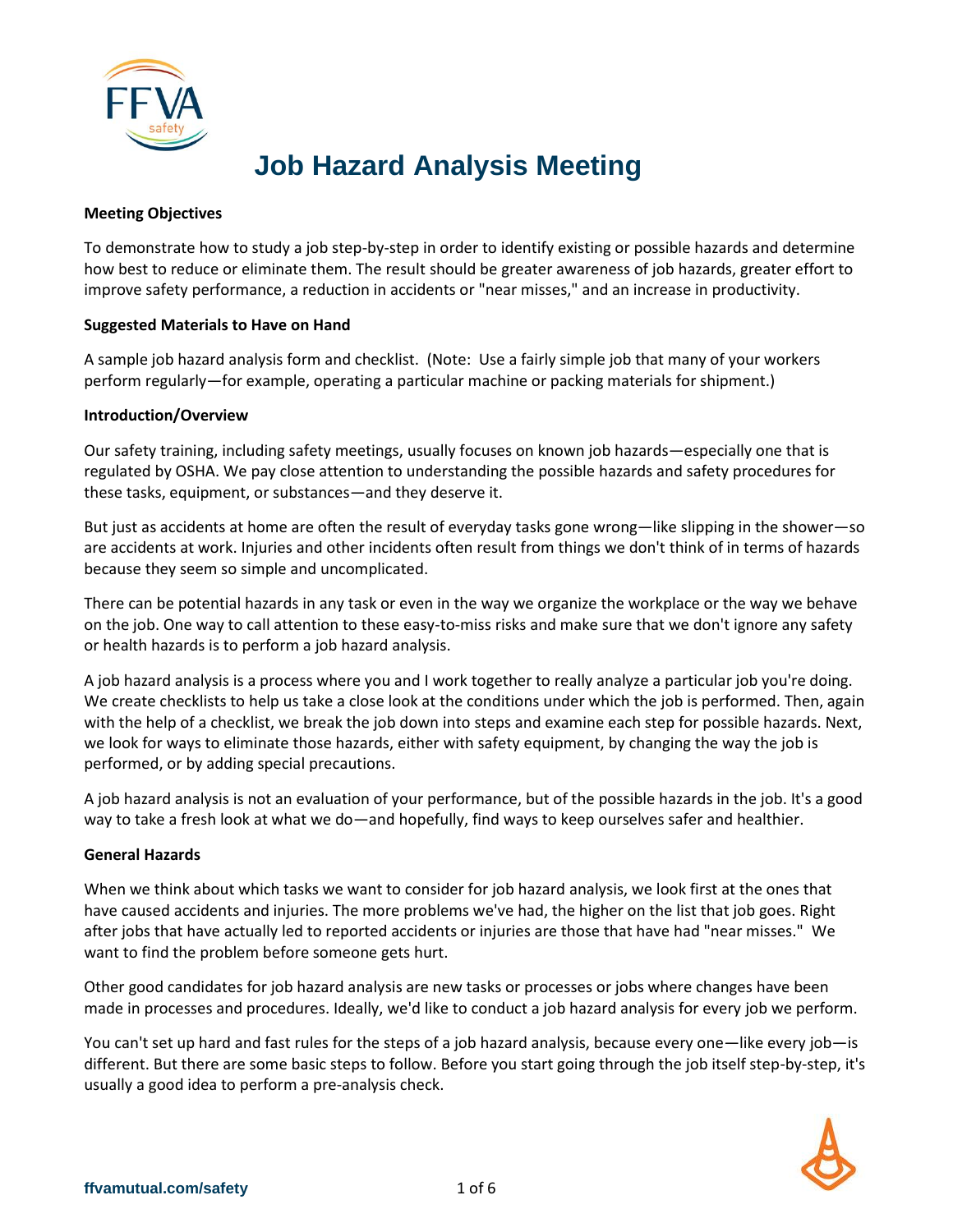# **Job Hazard Analysis Meeting Page 2 of 6**

In a pre-analysis, we look for possible hazards in the general conditions under which you're performing the job. To do that, we create a checklist of questions to make us really look for potential hazards in the work area. We might ask questions like these:

- Are chemical containers kept covered when not in use?
- Are emergency exits clearly marked?
- Are fire alarms and portable extinguishers readily available?
- Are noise levels high enough to interfere with communication?
- Are there live electrical wires?
- Are tools, machines, and other equipment in good repair?
- Could materials on the floor cause people to trip?
- Do machines have guards in place?
- Do the "no smoking" rules obeyed around flammables, open flames, or sparking tools?
- Have there been complaints of headaches, dizziness, or respiratory problems?
- Is personal protective equipment available, in good condition, and used when necessary?
- Is the work area ventilated?
- Is there adequate lighting?

Using a checklist of questions like these can often help call attention to hazards that don't register with us as we go about our work. The hazards may not relate to a specific job, but that doesn't mean they can't cause injuries or other serious problems. You don't want to wait till you trip over packing materials on the floor or can't find a fire extinguisher when you need one. Hazards like that have to be identified and fixed no matter what type of job you're doing and analyzing.

## **Identifying Hazards**

Once general work area hazards have been studied and analyzed, the process moves on to taking a close look at the specific job you're doing. We break the job down into steps, including enough details to describe what you do—but not so many that you need pages and pages to say it.

When I say that we break the job down into steps, I mean every step that you follow. That includes inspecting and putting on protective clothing and equipment, organizing the work area, and setting up for the job. It includes the machinery and equipment you're using, the condition it's in, and the ways in which it's used.

The checklist would also cover the exact way you perform the job, literally step-by-step. It would list the parts and materials required, and how they're organized, located, and used. We'd note when equipment has to be shut down and how that's done. And we'd cover any potential hazards that are created while performing the job, such as dust, chemicals, heat, and excessive noise.

Once the steps are listed, I'd watch to see exactly what you do in each step. Since the goal is to identify hazards—or possible hazards—that could harm you, you have to perform the job in your normal way. I'm not going to evaluate how well you perform your job; I'm looking for hazards that can be reduced or eliminated to make the job safer.

The goal here is to try to be as objective as possible and look at the job as if seeing it for the first time. As you perform the tasks, you would mentally do the same thing. In order to identify hazards, we have to ask questions about each part of the job—and answer those questions honestly!

If, for instance, we're analyzing a job that involves using a machine, we might ask questions like these:

• Are materials located in places demanding lifting that could cause back strain or injury?

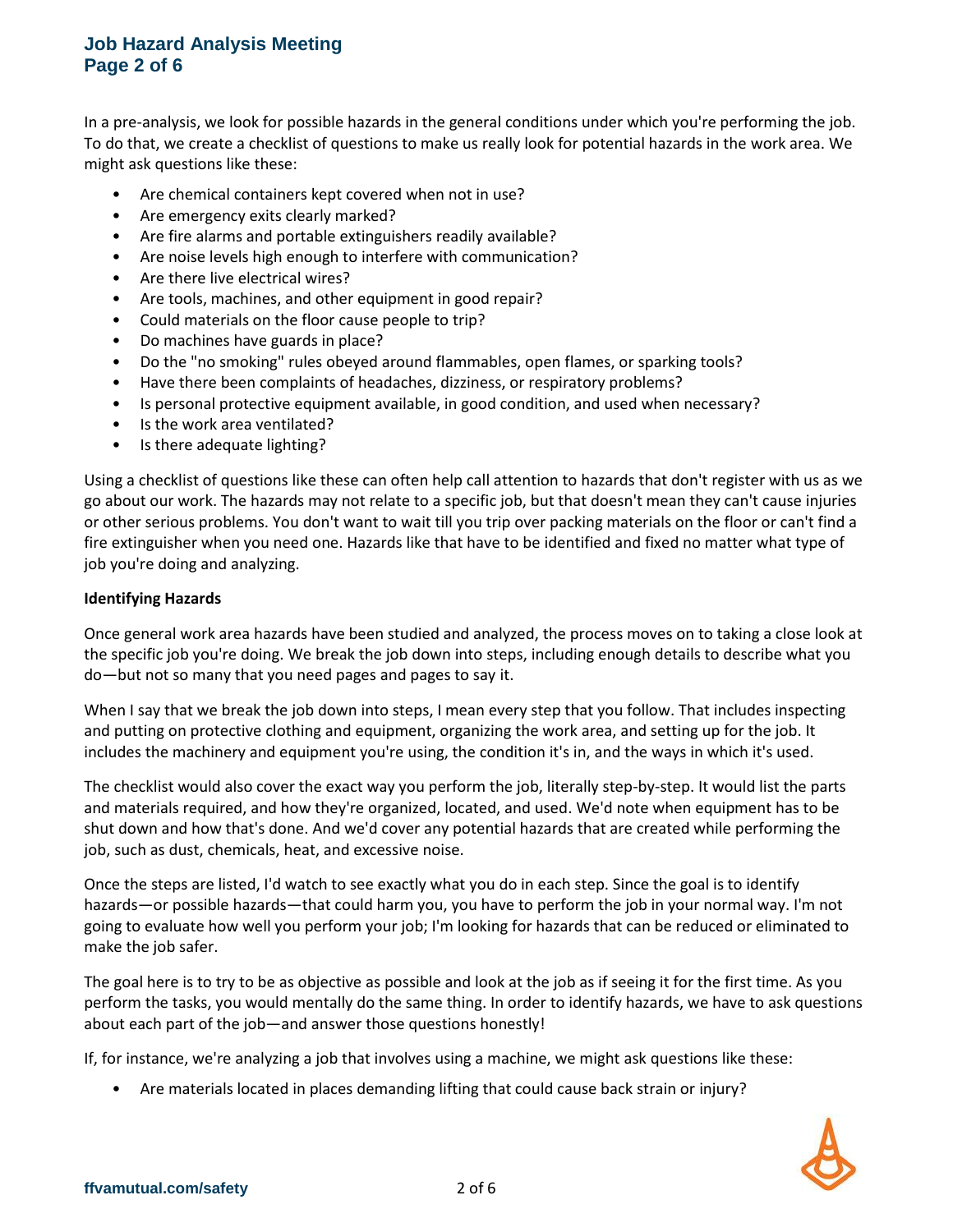# **Job Hazard Analysis Meeting Page 3 of 6**

- Are there any risks of falling to another level?
- Could the way materials are placed, or operations conducted, cause objects to fall or fly across the room?
- Does the job create dust, chemicals, heat, excessive noise, or other hazards?
- Does the job include movements that could cause hand or foot injuries?
- Does the machine have any exposed parts, such as sharp edges, that could cause injury?
- Does the task ever place the operator in an off-balance position?
- Is all protective clothing and equipment inspected before use to be sure it's in good condition?
- Is appropriate protective equipment, such as safety goggles and work shoes, being used?
- Is the job organized in a way that demands moving faster than is comfortable?
- Is the machine locked or tagged out when repair or maintenance work is performed?
- Is the machinery adequately guarded? What about any open areas or work positions around the equipment?
- Is the operator wearing any loose clothing or jewelry that could get caught in the machinery?
- Is there a risk of being injured while reaching over moving machinery or materials when the job is performed?
- Is there any possibility of getting caught in or between machine parts?

You get the idea, I'm sure. The point is to try to think like a hard-nosed safety inspector, really examine every part of the job as if it's brand new, and look for hazards. Sometimes the analysis will turn up something obvious, like a missing machine guard. Other hazards may be less noticeable, or they may seem less important. But no hazard is unimportant. The point of job hazard analysis is to uncover anything risky that could happen while performing the job—and then take action to prevent it.

#### **Protection against Hazards**

Once we have looked at every possible aspect of the job and listed every hazard or potential hazard, it's time to figure out what to do about these problems. In this part of the analysis, we carefully study each hazard we've identified, along with the job step or steps associated with it.

Sometimes we may be able to figure out a different way to perform the job, one that would eliminate the hazard. You might, for instance, be able to combine several steps or perform the steps in a different order that would be less hazardous.

As an example, suppose we notice that during a particular step of a process, you have to lean over moving machine parts to reach some needed materials. That's a hazard, because there's a risk of injury if your clothes or a body part gets caught in the machine.

We might decide that the best way to eliminate that hazard is to move those materials before the machine is turned on. If that's the case, we would work together to write up new job steps, describing exactly what has to be done to perform the job safely. Just saying "be careful" doesn't make it. These steps have to be specific, so you—or anyone else who performs the job—will know just what to do.

Another way to eliminate hazards—or at least reduce them—is to use additional equipment or take other precautions. You might eliminate a lifting hazard by getting a hand truck. You could deal with a hazard of possible falling materials by wearing a hard hat. Or you might add a new first step to the job: carefully checking all personal protective equipment before you put it on to be sure you're not wearing scratched safety goggles or a dented hard hat.

Other ways of reducing hazards might include changing tools, adding machine guards or ventilation, or making

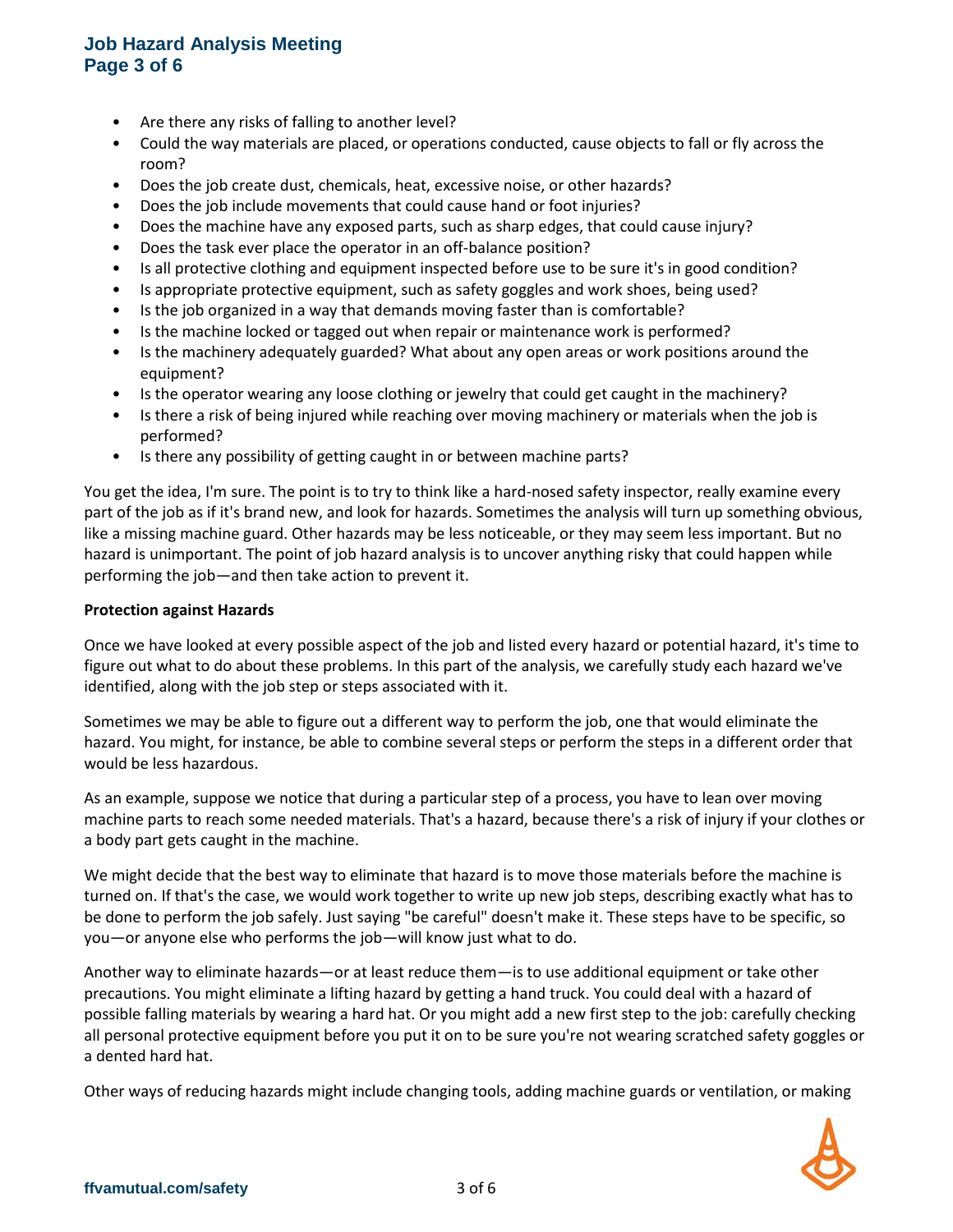# **Job Hazard Analysis Meeting Page 4 of 6**

other physical changes.

If we can't find a way to reduce a particular hazard, we would probably consult with other safety experts in the company. Every so often, we may find that none of the approaches we consider quite do the trick. If no one can figure out how to reduce the hazards we find in a particular job, we'd probably look for a way to do the task less often—or maybe even eliminate it altogether.

Finally, even the best job hazard analysis needs to be reviewed periodically. If there's an accident or injury involving the job that's already been analyzed, we'd certainly do another analysis immediately. But even if nothing happens, the second go-round may reveal something that was missed the first time. Or we simply may come up with better ideas on how to make the job safer.

## **Safety Procedures**

Job hazard analysis is an excellent way to identify hazards and reduce the chance of accidents and injuries in a particular job or task. But it's also a technique that you can adapt and use on the job all the time. If you learn to look objectively at your work and workplace, you can find—and fix—hazards and improve safety even without a checklist.

As you go through each workday, keep asking yourself: "What could go wrong here?"

Look for the types of general hazards we discussed earlier, such as whether there's enough lighting in the work area or if materials left on the floor could trip people.

Keep an eye out for hazards every time you use a piece of equipment or work with a substance—in other words, in every job situation. Be especially alert to certain types of hazards. For instance:

### **Fire and Explosion Hazards**

- Are circuits overloaded?
- Are combustible materials kept away from lights and machinery?
- Is all welding and cutting done in well-ventilated, fireproofed areas or areas that are screened off?
- Is flammable scrap kept in covered, airtight metal containers?
- Is the insulation on any wires frayed?

### **Chemical Exposure**

- Are chemical containers kept closed when not in use?
- Are chemical containers left in places or positions where they might spill?
- Are SDSs available for all substances?
- Do all containers have labels?
- Is protective clothing and equipment available and inspected to be sure it's undamaged?
- Is there enough ventilation in areas where chemicals are used?

### **Housekeeping to Prevent Slips, Trips, and Falls**

- Are aisles and stairways clear?
- Are cords, cables, and air hoses kept above floor level?
- Are drawers kept closed?
- Are leaks and spills cleaned up promptly?
- Is trash disposed of promptly and properly?

This is, of course, only a partial list. The bottom line is that you must not ignore anything that doesn't look right

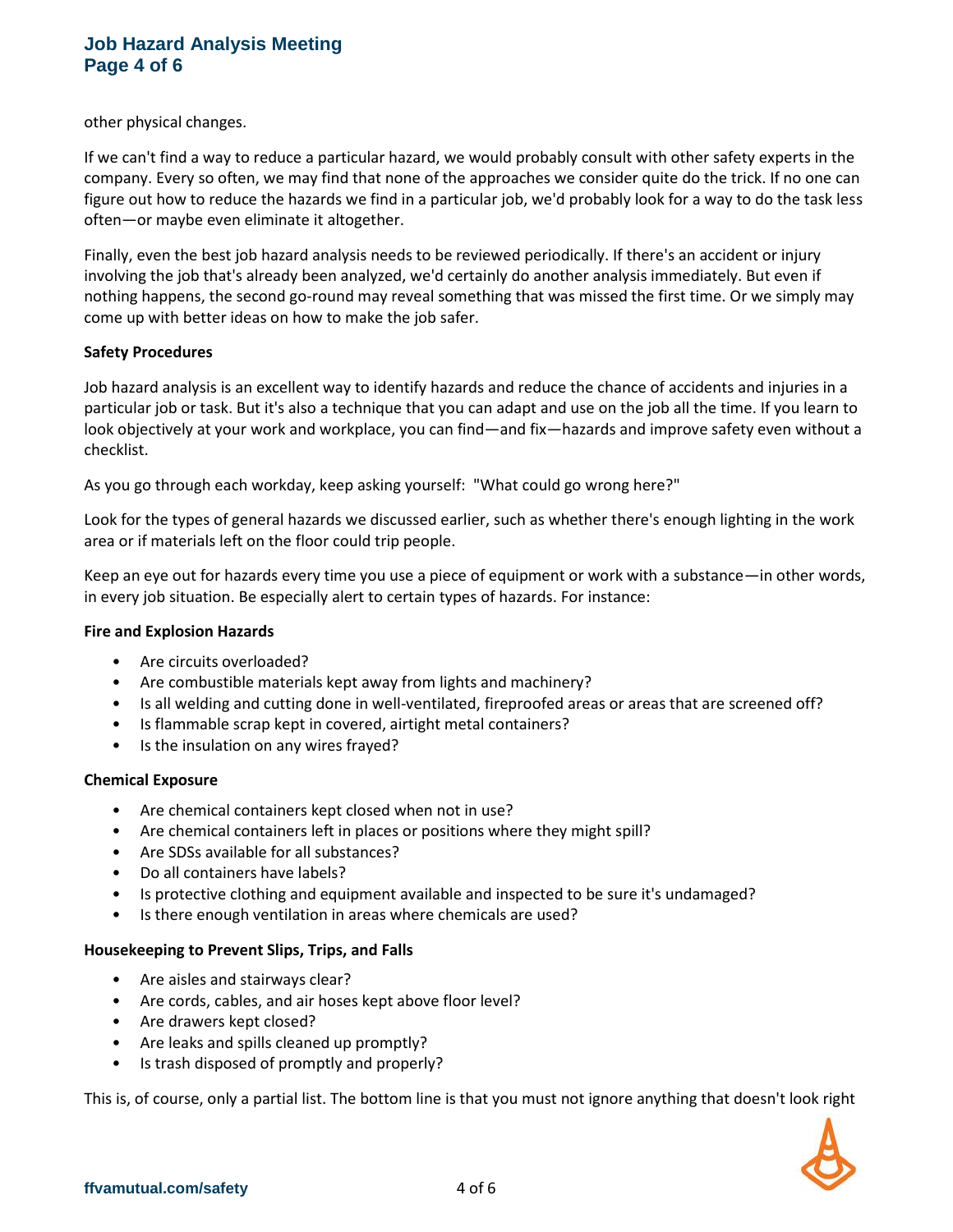# **Job Hazard Analysis Meeting Page 5 of 6**

or smell right or, for some reason, just doesn't "feel" right. Your instincts could help prevent an accident. Try to figure out what the hazard is and what can be done to correct it. If you're not sure, ask me.

Last, but definitely not least, remember that not all hazards are unsafe conditions. Some are unsafe acts. And that's a type of hazard that every single person can and must prevent.

If you don't bother to read a chemical container label or SDS, that's an unsafe act. Failing to follow instructions on the label or SDS is an unsafe act, too. Other unsafe acts that are real hazards in any workplace include:

- Failing to use assigned protective clothing and equipment.
- Removing a machine guard.
- Smoking in a prohibited area.
- Speeding through the plant on a forklift truck.
- Wearing contaminated work clothing out of the work area.

Most unsafe acts, however, are more a matter of attitude. People act unsafely because they don't take the time to think about hazards or because they don't take the hazards or safety seriously. But just as hazardous as any open chemical container or unguarded machine are unsafe acts like these:

- Assuming safety is someone else's responsibility, not yours.
- Being afraid or embarrassed to ask questions.
- Concentrating more on personal concerns and problems than the job at hand.
- Doing a job on "automatic pilot."
- Fooling around or showing off on the job.
- Skipping steps or cutting corners on job procedures.

It's just as important to identify these hazards as it is the unsafe conditions we covered earlier. If you're the one who's acting unsafely, do something about it right away. If someone else is acting unsafely, quietly point out the risk. If the other person doesn't get the point, you can bring the problem to my attention.

The point is that job hazard analysis is a tool, just like any other. While most tools are used to perform a specific job, job hazard analysis is a tool that helps you do any job safely.

### **Suggested Discussion Questions**

- 1. Are there any other questions?
- 2. How would you define job hazard analysis?
- 3. If you had to pick one job or task for job hazard analysis, what would it be and why would you choose it?
- 4. What are a few general hazards you would check for in a pre-analysis?
- 5. What are examples of questions you would ask about a specific job you perform?
- 6. What are some specific unsafe acts to watch out for?
- 7. What are some specific unsafe conditions to watch out for?
- 8. What are some ways we might reduce or eliminate a hazard uncovered during a job hazard analysis?
- 9. What's the key question to ask when you apply job hazard analysis techniques to your work on an ongoing basis?
- 10. What is the value of job hazard analysis?

### **Wrap-Up**

Job hazard analysis is a technique we can use to make our workplace and ourselves safer. Remember, it's not an evaluation of your performance but of the job itself. Job hazard analysis lets us look objectively and systematically at what we do to identify any possible hazards in the way a job is performed so we can make